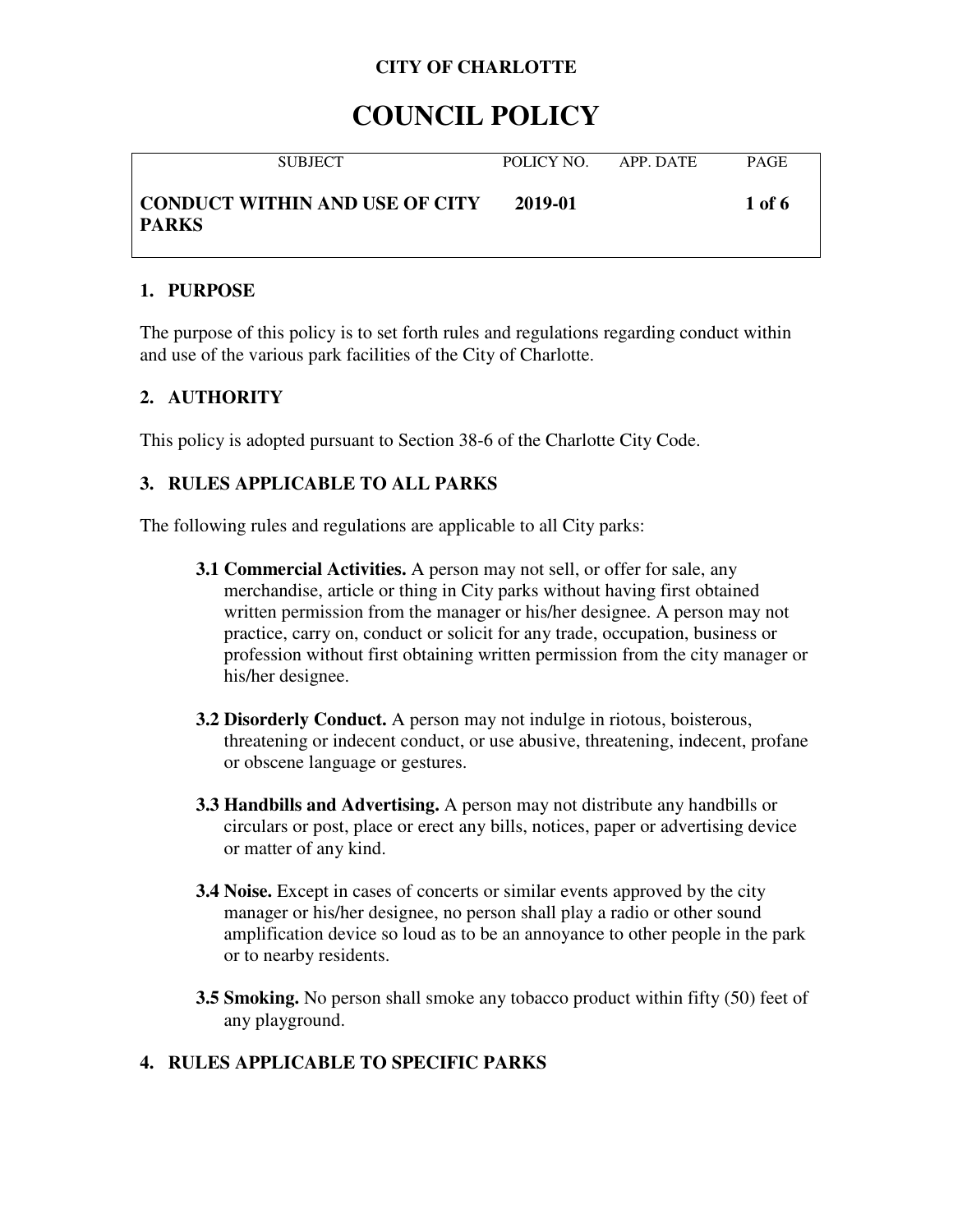# **COUNCIL POLICY**

| <b>SUBJECT</b>                                        | POLICY NO. | APP. DATE | <b>PAGE</b> |
|-------------------------------------------------------|------------|-----------|-------------|
| <b>CONDUCT WITHIN AND USE OF CITY</b><br><b>PARKS</b> | 2019-01    |           | 2 of 6      |

- **4.1 Rules applicable to Oak Park.** The following rules and regulations are applicable to Oak Park
	- **4.1.1 Park hours.** Oak Park shall be open to public use between the hours of 6:00 a.m. and dusk.
	- **4.1.2 Moving of park equipment.** No person shall move any picnic table, bench, trash container or other fixture or equipment without first obtaining the permission of the Director of Public Works.
	- **4.1.3 Loitering in or on gazebo.** No person shall loiter in or on the gazebo.
- **4.2 Rules applicable to Lincoln Park Skate Park.** The following rules and regulations are applicable to Lincoln Park Skate Park.
	- **4.2.1 Generally.** The Lincoln Park Skate Park is a sports facility open to children and persons of all ages. It is a "Use At Your Own Risk" park and will not be supervised by onsite park personnel. Skateboarding and skating are hazardous recreational activities. Parents should be in attendance and supervise their children at all times. All participants should wear protective equipment while using this facility. Failure to wear protective equipment while using this facility may result in death, paralysis, brain damage or concussion, broken bones or other serious injury. The City of Charlotte does not assume any responsibility for injuries.

# **4.2.2 Skate Park rules of conduct.**

- **4.2.2.1** Skate at your own risk.
- **4.2.2.2** Safety equipment is strongly recommended. This is a nonsupervised facility. (Your sport, your skull, your choice.) Use of the skate facility may expose the skate athletes to serious injury.
- **4.2.2.3** Skate within your means. Be honest about your skill level and use this facility at your own risk.
- **4.2.2.4** Only skateboards, roller-skates, in-line skates and bicycles are permitted.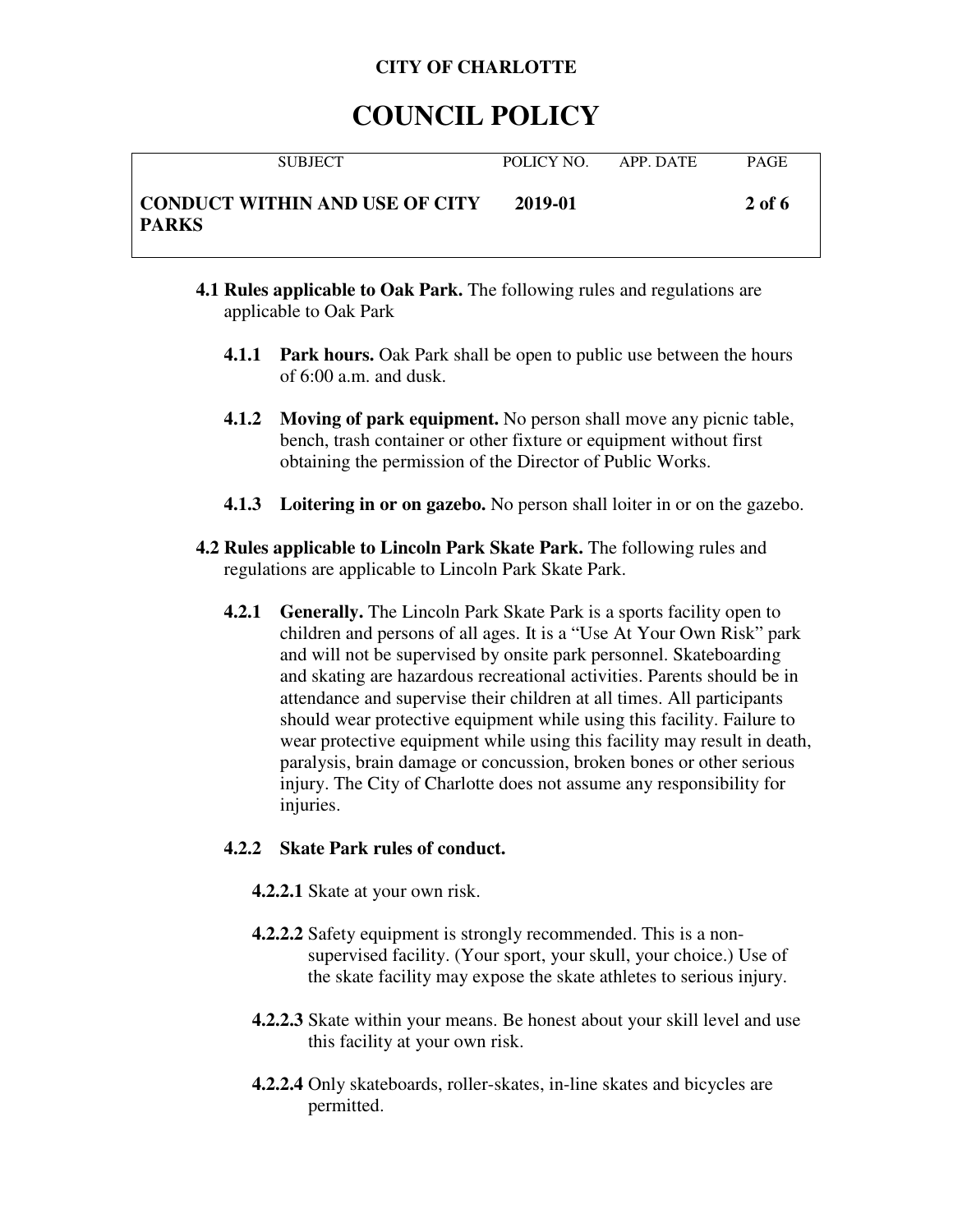# **COUNCIL POLICY**

| <b>SUBJECT</b>                                        | POLICY NO | APP. DATE | <b>PAGE</b> |
|-------------------------------------------------------|-----------|-----------|-------------|
| <b>CONDUCT WITHIN AND USE OF CITY</b><br><b>PARKS</b> | 2019-01   |           | 3 of 6      |

- **4.2.2.5** Skate respectfully. This is a smoke-, alcohol- and drug-free facility.
- **4.2.2.6** Be respectful of other patrons and of the park. No profanity.
- **4.2.2.7** Amplified music is not allowed.
- **4.2.2.8** Standing, sitting or hanging out on the ramps is prohibited.
- **4.2.2.9** Waxing the rails is prohibited.
- **4.2.2.10** Littering and possessing glass containers, food or beverages on the skating surface is prohibited.
- **4.2.2.11** The Skate Park is not a designated picnic area.
- **4.2.2.12** Fires are prohibited with the park.
- **4.2.2.13** Glass containers are prohibited within the Skate Park.
- **4.2.2.14** Modifications to any element or area within the Skate Park are prohibited. Mobile ramps or other skating structures of a makeshift nature are prohibited.
- **4.2.2.15** Graffiti must be approved by the Park Board Subcommittee prior to placement.
- **4.2.2.16** The City of Charlotte reserves the right to close this facility at any time without notice.
- **4.2.2.17** De-icing products such as salt will damage the skating surface and are prohibited.
- **4.2.2.18** Bicycles may be used on even-numbered days, skates on oddnumbered days, if necessary.

#### **4.3 Rules applicable to Lincoln Park Hockey Rink**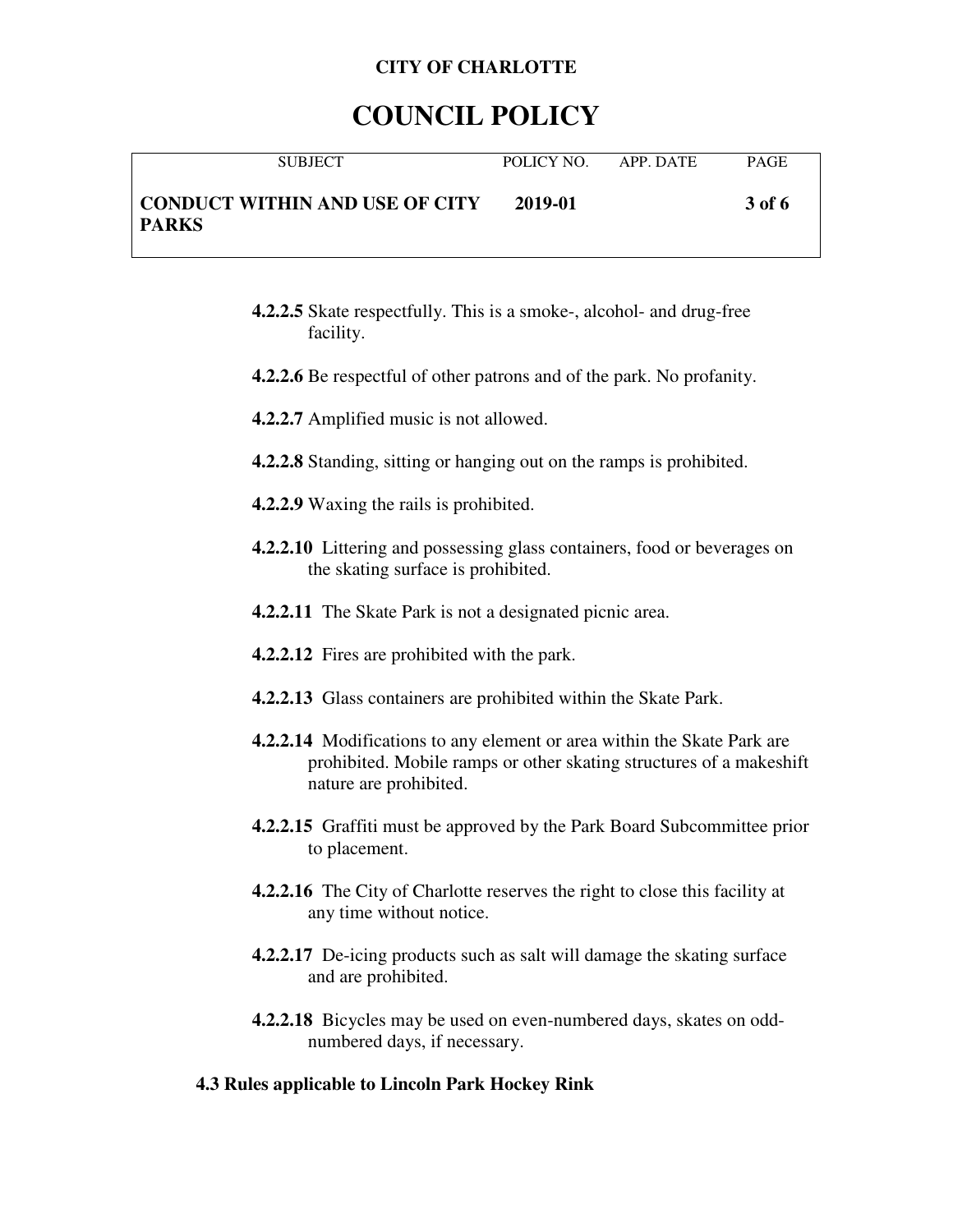# **COUNCIL POLICY**

| <b>SUBJECT</b>                                        | POLICY NO | APP DATE | <b>PAGE</b>   |
|-------------------------------------------------------|-----------|----------|---------------|
| <b>CONDUCT WITHIN AND USE OF CITY</b><br><b>PARKS</b> | 2019-01   |          | <b>4 of 6</b> |

**4.3.1 Generally.** The Lincoln Park Hockey Rink is a sports facility open to children and persons of all ages. It is a "Use At Your Own Risk" park and will not be supervised by onsite park personnel. Hockey and skating are hazardous recreational activities. Parents should be in attendance and supervise their children at all times. All participants should wear protective equipment while using this facility. Failure to wear protective equipment while using this facility may result in serious injury. The City of Charlotte does not assume any responsibility for injuries.

### **4.3.2 Hockey Rink Rules of Conduct**

- **4.3.2.1** This is a smoke-, alcohol- and drug-free facility.
- **4.3.2.2** Be respectful of other patrons and of the park. No profanity.
- **4.3.2.3** Except as provided in 4.3.2.7, only equipment typically associated with ice skating, rollerblading or hockey is permitted within the hockey rink.
- **4.3.2.4** Standing on, sitting on, or climbing over the boards is prohibited.
- **4.3.2.5** Littering, glass containers, food or beverages on the skating surface are prohibited.
- **4.3.2.6** The City of Charlotte has the right to close this facility without notice.
- **4.3.2.7** Radio control car drag races may be conducted on the hockey rink when authorized by the city manager or his/her designee.

#### **4.4 Rules applicable to Lincoln Park Raceway**

**4.4.1 Generally.** Lincoln Park Raceway is a radio control car track located in Lincoln Park south of Shepherd Street between the hockey rink and the street. It is a dirt track with drainage tile barriers constructed in accordance with generally accepted construction standards for tracks of this nature. Lincoln Park Raceway will be open to the public for use during regular park hours.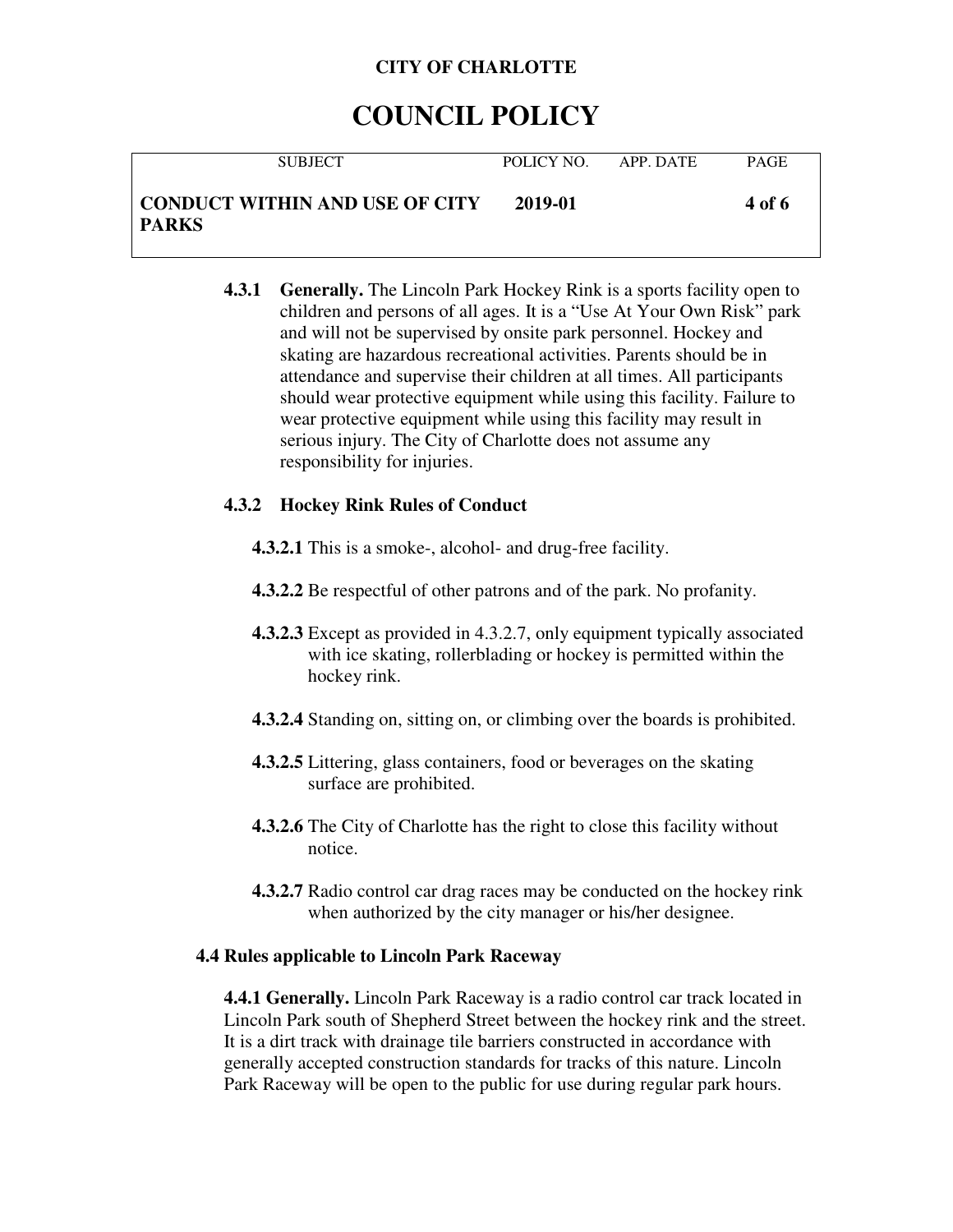# **COUNCIL POLICY**

| <b>SUBJECT</b>                                 | POLICY NO. | APP DATE | <b>PAGE</b> |
|------------------------------------------------|------------|----------|-------------|
| CONDUCT WITHIN AND USE OF CITY<br><b>PARKS</b> | 2019-01    |          | 5 of 6      |

**4.5 Rules applicable to Lincoln Park Open Space south of Shepherd Street.** The following rules and regulations are applicable to the open space in that portion of Lincoln Park that lies south of Shepherd Street:

**4.5.1 Generally.** The open areas of Lincoln Park south of Shepherd Street may be used for special events organized and operated by recognized nonprofit organizations. The events must be approved in advance by the City Council which may require proof of liability and property damage insurance naming the City as an additional insured. Event organizers shall specify which portion or portions of the open space they intend to occupy and shall, during the dates and times approved by the Council, have control of all activities, sales, entertainment, games and the like occurring within said areas, subject to any limitations imposed by state laws and regulations and local ordinances and policies.

**4.5.2. Sale and Consumption of Alcohol.** The Council may authorize the sale and consumption of alcohol in conjunction with special events approved pursuant to 4.5.1 subject to the following conditions:

**4.5.2.1.** Application for a permit authorizing the sale and consumption of alcohol in City parks shall be made and the application approved pursuant to the provisions of Section 38-2 of the Charlotte City Code.

**4.5.2.2.** The sale and consumption of alcohol shall take place only within the confines of a tent or similar enclosure surrounded by a fence or other barrier designed to limit ingress and egress.

**4.5.2.3.** Event organizers shall provide and pay for security personnel in numbers judge adequate to maintain order for the anticipated crowd size. Said personnel must be present within the tent at all times that alcohol is served therein.

**4.5.2.4.** The sale of alcohol shall cease not later than 11:00 p.m. and all patrons, security personnel, employees and volunteers shall vacate the premises not later than 12:00 midnight.

**4.6 Rules applicable to Dean Park.** The following rules and regulations are applicable to Dean Park.